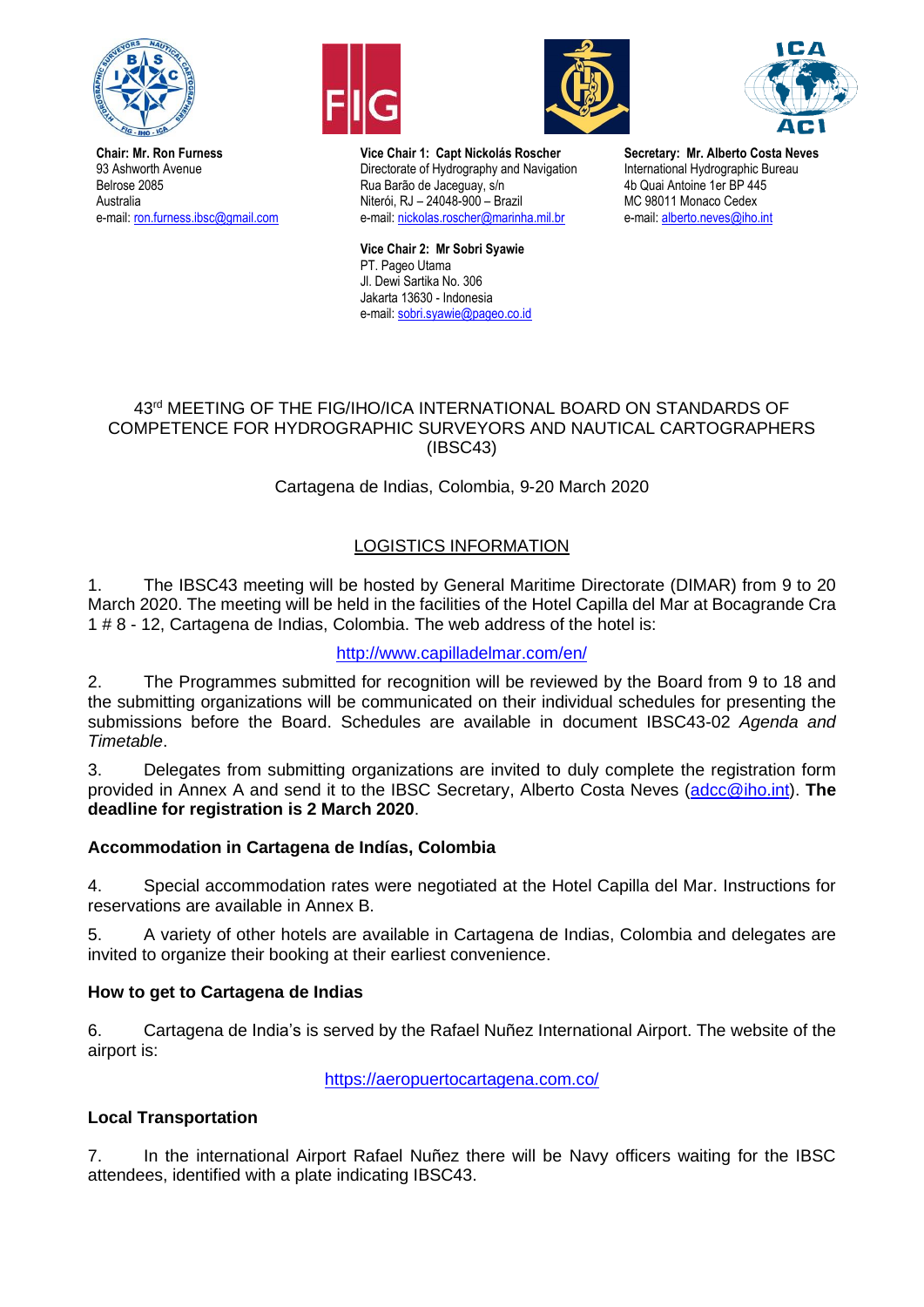







8. If there is any miscommunication on arrival at the airport, please take a taxi. The maximum cost of the service is 20.000 COP (around 6 USD). Inside the airport there are taxi desks for this service.

## **Visa requirements**

9. Participants are invited to arrange their visa as soon as possible. Information about visa can be found at:

[http://www.cancilleria.gov.co/tramites\\_servicios/visa](http://www.cancilleria.gov.co/tramites_servicios/visa)

If you require any assistance, or a letter of invitation, please liaise with the IBSC Secretary at [adcc@iho.int.](mailto:adcc@iho.int)

## **City information**

10. You will find useful information about Cartagena de Indias, Colombia, in the following websites:

<http://www.guiatodo.com.co/Ciudad/Cartagena>

<http://www.colombia.co/en/visit-colombia/unique-places/worlds-heritage-site-called-cartagena/> <https://www.colombia.com/turismo/sitios-turisticos/cartagena/>

## **Plug type**

11. The electrical plug is the type B, the current is 110 Volts, 60 Hz:



#### **Climate**

12. The weather in Cartagena de Indias is hot and humid. You can access daily forecasts in: <https://www.cioh.org.co/meteorologia/PreCaMaritima.php?pmc=cov>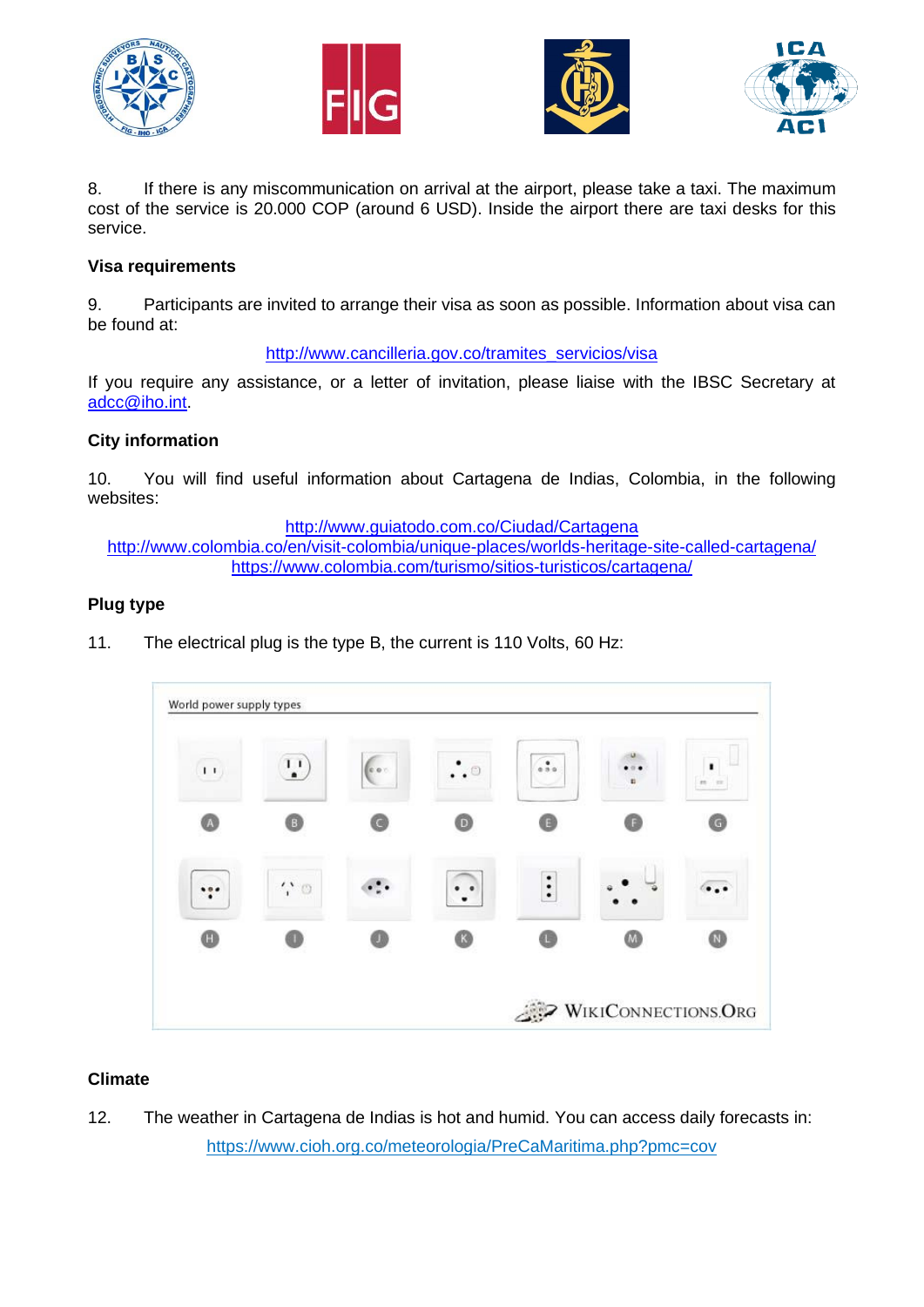







### **Annexes**

- A Registration form
- B Hotel reservation information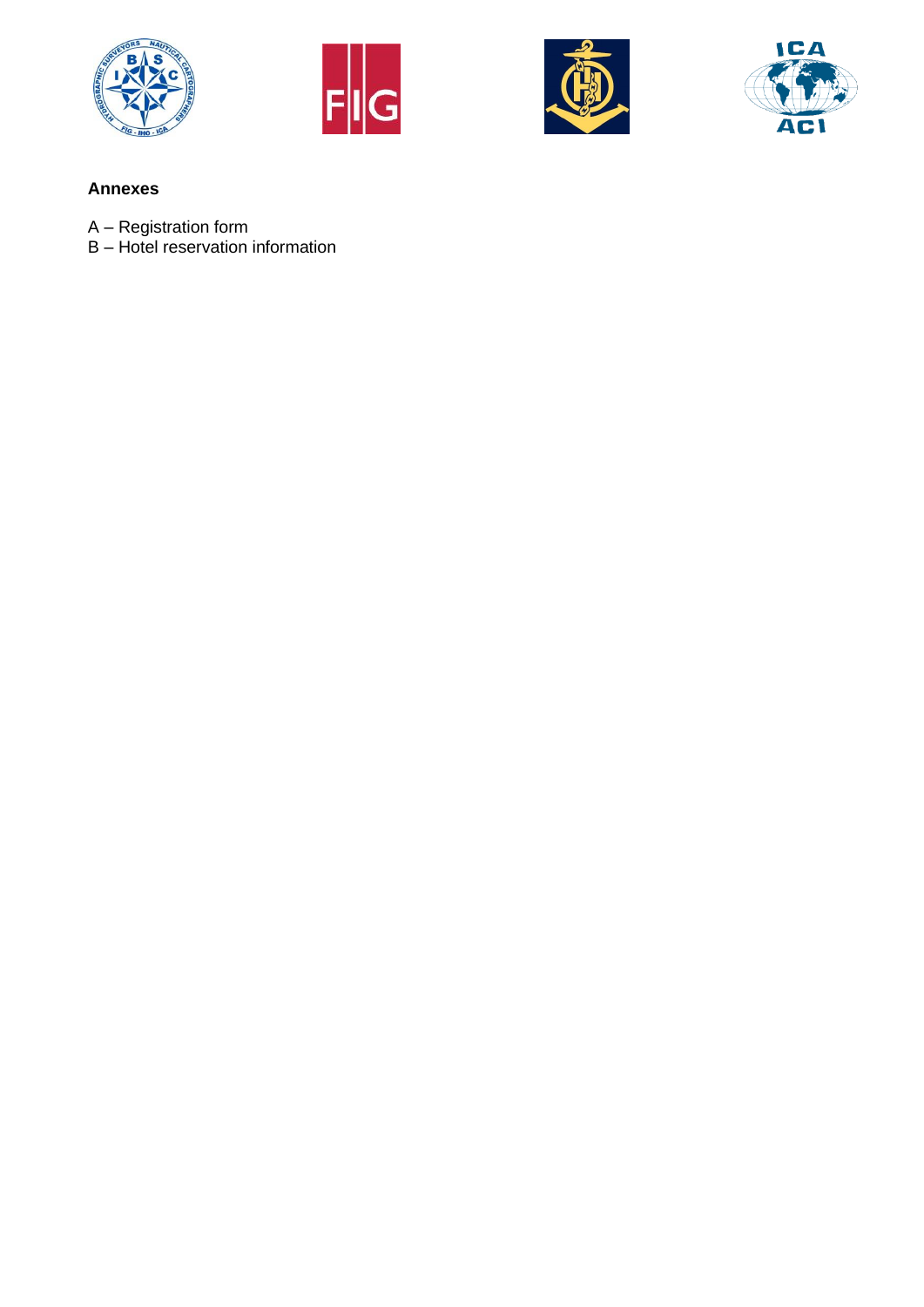







Annex A

# FIG/IHO/ICA International Board on Standards of Competence for Hydrographic Surveyors and Nautical Cartographers (IBSC)

IBSC43 (Cartagena de Indias, Colombia, 9 to 20 March 2020)

# **Registration Form**

# **Personal information**

| 1. Country of your Institution:  |  |
|----------------------------------|--|
| 2. Institution name:             |  |
| 3. Title or rank:                |  |
| 4. Surname (family name):        |  |
| 5. Given name:                   |  |
| 6. Email (professional):         |  |
| 7. Alternative email (optional): |  |
| 8. Telephone:                    |  |
| 9. Nationality:                  |  |
| 10. Passport number:             |  |
| 11. Passport delivery date:      |  |
| 12. Passport delivery authority: |  |

# **Meeting information**

| 13. Status of participation: | [Member] [Delegate] |
|------------------------------|---------------------|
| 14. Date/time of arrival:    |                     |
| 15. Arrival flight number:   |                     |
| 16. Date/time of departure:  |                     |
| 17. Departure flight number: |                     |
| 18. Hotel name               |                     |

Please send the form to [adcc@iho.int](mailto:adcc@iho.int)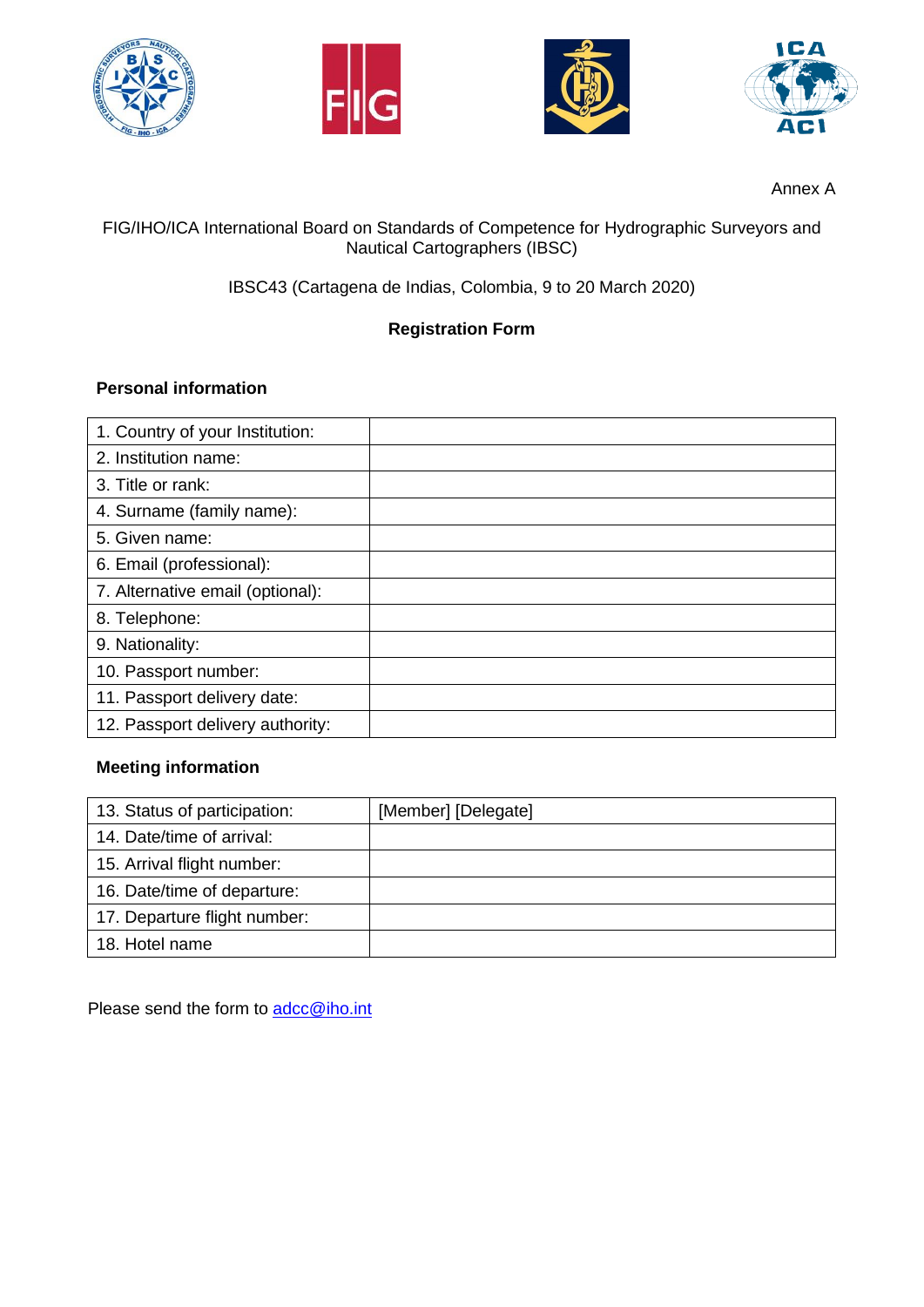FIG/IHO/ICA International Board on Standards of Competence for Hydrographic Surveyors and Nautical Cartographers (IBSC)

IBSC43 (Cartagena de Indias, Colombia, 9 to 20 March 2020)

#### **Hotel Reservation Information**

Details of the Capilla del Mar Hotel can be found in their website:

<http://www.capilladelmar.com/en/>

#### RESERVATIONS:

Reservations can be made using the above web address, following the procedure indicated below.

[https://myreservations.omnibees.com/default.aspx?q=3073&group\\_code=23279&lang=es-](https://myreservations.omnibees.com/default.aspx?q=3073&group_code=23279&lang=es-ES#/&diff=false&CheckIn=06032020&CheckOut=07032020&Code=&group_code=23279&loyality_card=&NRooms=1&ad=1&ch=0&ag=-)[ES#/&diff=false&CheckIn=06032020&CheckOut=07032020&Code=&group\\_code=23279&loyality\\_](https://myreservations.omnibees.com/default.aspx?q=3073&group_code=23279&lang=es-ES#/&diff=false&CheckIn=06032020&CheckOut=07032020&Code=&group_code=23279&loyality_card=&NRooms=1&ad=1&ch=0&ag=-) [card=&NRooms=1&ad=1&ch=0&ag=-](https://myreservations.omnibees.com/default.aspx?q=3073&group_code=23279&lang=es-ES#/&diff=false&CheckIn=06032020&CheckOut=07032020&Code=&group_code=23279&loyality_card=&NRooms=1&ad=1&ch=0&ag=-)

#### **Click numbers rooms**

| <b>SPECIAL OFFERS</b><br><b>A</b> HOME<br>a                                                       |                                                                                                                                                                                                                                                                                                                                | <b>AN REGISTER</b><br>$\circledR$ LOGIN $\sim$    | ❸<br>$COP -$<br>$EN -$                                                                                                                                                                                          |
|---------------------------------------------------------------------------------------------------|--------------------------------------------------------------------------------------------------------------------------------------------------------------------------------------------------------------------------------------------------------------------------------------------------------------------------------|---------------------------------------------------|-----------------------------------------------------------------------------------------------------------------------------------------------------------------------------------------------------------------|
|                                                                                                   | Capilla Del Mar ★★★★★<br>Carrera 1 8-12, Cartagena · Cartagena · 130001 (VIEW ON MAP)<br>"Con el fin de seguir ofreciéndoles experiencias completamente nuevas y placenteras, a partir del 7 de mayo y hasta el 30 de junio,<br>se realizarán trabajos de actualización en las habitaciones del piso<br>釜<br>+ ABOUT THE HOTEL |                                                   |                                                                                                                                                                                                                 |
| <b>CHECK-IN 03-06-2020</b>                                                                        | CHECK-OUT 03-07-2020<br><b>ROOMS (1)</b><br><b>ADULTS (1)</b>                                                                                                                                                                                                                                                                  | <b>CHILDREN (0)</b><br>23279                      | <b>CHANGE SEARCH</b>                                                                                                                                                                                            |
| ROOMS<br>$\blacksquare$                                                                           | Superior with balcony<br>two double beds, balcony with lateral sea view                                                                                                                                                                                                                                                        | <b>From</b><br>COP 374,009.00<br><b>Per Night</b> | <b>MY RESERVATION</b><br>x<br>Superior with balcony<br><b>DIMAR</b> meeting<br>CANCELLATION ALLOWED<br>Desayuno tipo buffet<br>$\sqrt{\phantom{a}}$ Internet<br>COP 374,009.00<br><b>BEST PRICE GUARANTEED!</b> |
| <b>CONDITIONS</b>                                                                                 | <b>PRICE (PER NIGHT)</b>                                                                                                                                                                                                                                                                                                       | Nº ROOMS                                          | COP 374,009.00<br><b>TOTAL</b>                                                                                                                                                                                  |
| BEST AVAILABLE RATE TAXES NOT INCLUDED<br>Ò<br>Cancellation Allowed + Buffet breakfast + Internet | COP 516.915.00<br>COP 403,193.70                                                                                                                                                                                                                                                                                               | $\mathbf{0}$<br>$\pmb{\mathrm{v}}$                | <b>BOOK NOW</b><br>>                                                                                                                                                                                            |
| <b>DIMAR</b> meeting<br>Cancellation Allowed + Desayuno tipo buffet +<br>Internet                 | COP 374,009.00                                                                                                                                                                                                                                                                                                                 | $\mathbf{1}$<br>$\pmb{\mathrm{v}}$                |                                                                                                                                                                                                                 |

**Continues the book process**